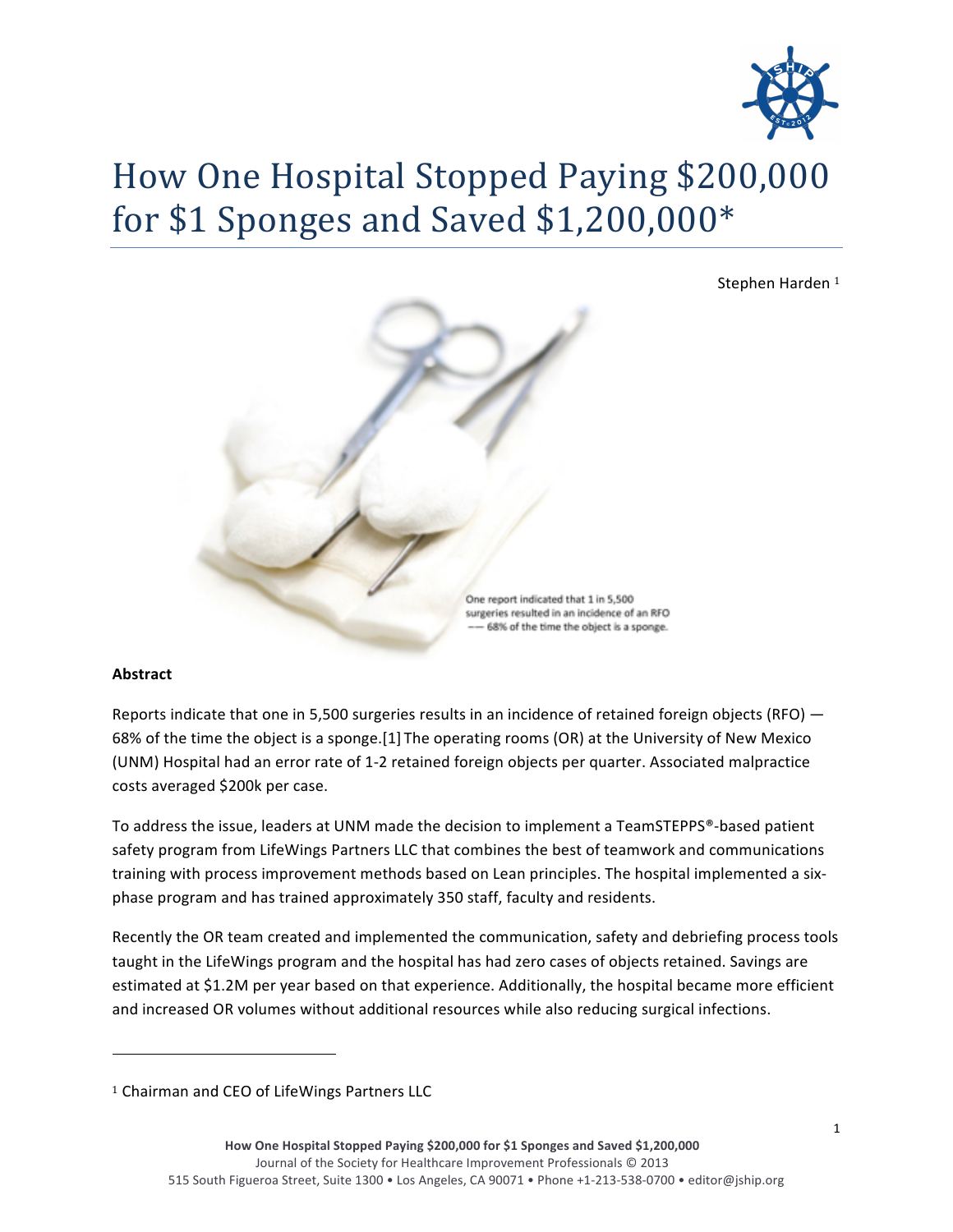

## An Outstanding Legacy of Service, But Leaders Knew They Could Improve

Exceptional quality medical care has always been the norm at the UNM Hospital. They have the distinction of being deemed one of the 100 top-performing hospitals and top 10 academic facilities in the U.S. This is especially impressive because it is the only Level 1 Trauma Center in New Mexico and provides a critical public safety net for patients who are uninsured.

The demands of being the only Level 1 Trauma Center in the state were the catalyst for a sweeping improvement program to gain efficiencies, reduce errors and improve staff and patient satisfaction.

Hospital leaders started with the OR. Due to the high volume of trauma cases, the operating rooms were used to capacity. The high utilization resulted in inefficiencies, errors and poor communication. Because of the financial demands associated with its public safety mandate, simply adding more resources was not an option. Hospital leadership knew it needed to make culture changes that were measurable, quick-to-implement, and most importantly, sustainable.

Due diligence on successful improvement programs convinced hospital leaders that a sound place to start their ambitious program was with crew resource management (CRM) training. Leaders reviewed proposals from several CRM providers and selected LifeWings because of their program's results and focus on sustainable process improvement.

Dr. David Pitcher, chief medical officer at UNM, emphasized that leaders made the decision to implement CRM as a "gateway" to the whole improvement plan because "before we made policy and process changes, we knew we needed to get staff to communicate better or else those new policies would not be successful." In April 2009, LifeWings' team of physicians and facilitators started the sixphase program and has since trained approximately 350 staff, faculty and residents.

## **Methodology**

**Step 1. Develop change-initiative skills for key leadership positions and an organizational structure that will support the new culture.** Realizing no change would occur without partnership with the institution's physicians, UNM recruited physician champions, briefed all physicians in perioperative services through monthly meetings and surgery Grand Rounds, and made sure each physician understood the methodology, potential results and the "what's in it for you" for supporting the initiative. This was an important step, as UNM already had very high levels of patient safety in other areas. Next, key leaders at both the institutional and departmental level were trained on leading change initiatives. Skills learned included:

- Responding to difficult questions about the initiative
- Recruiting champions and coaching low performers
- Conducting rounding (a version of Gemba walks) for patient safety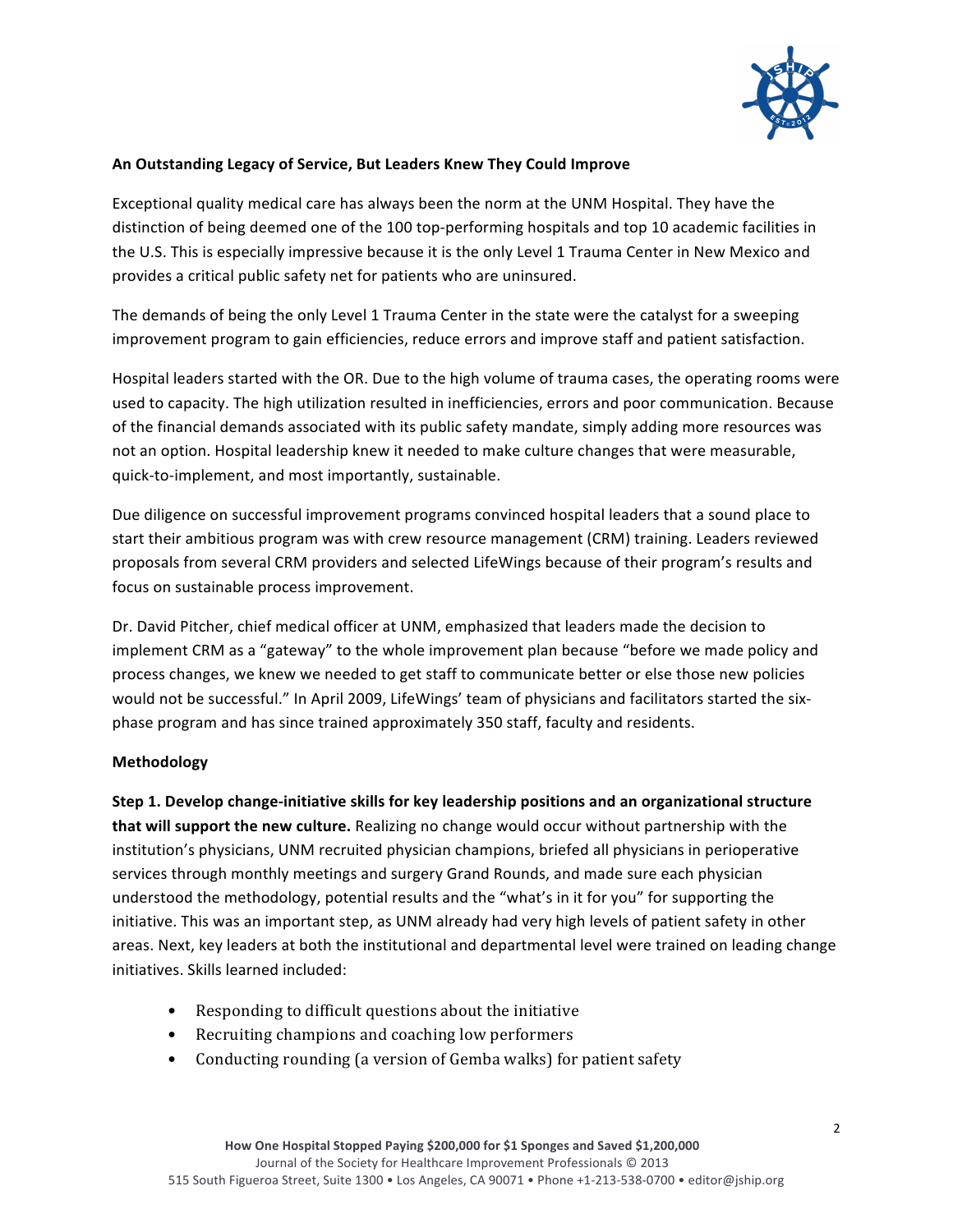

Organizational development to support the initiative included:

- A project oversight and steering committee
- Revisions to policy and procedure manuals
- Alignment of leadership assessment systems to support the culture
- A data collection and analysis plan for project measurement
- Making the training and new safety tools mandatory for all physicians and staff including consequences for non-compliance

Step 1 was perhaps the most important part of the methodology because research shows that "end user" adoption of culture-changing behaviors and tools is primarily a function of effective leadership.

# **Step 2. Provide training in teamwork and communication to support desired culture-changing**

**behaviors.** Following a site visit, a thorough patient care processes review and preparation of a teamwork scorecard as part of their needs analysis, LifeWings prepared customized courseware targeting the needs of UNM and presented it to physicians and staff. The training was interdisciplinary, experiential, and based on healthcare case studies. It provided evidence-based teamwork skill sets based on team training from the aviation industry—called Crew Resource Management (CRM) in aviation, and TeamSTEPPS in healthcare—and adapted for the needs of the OR team. CRM/TeamSTEPPS is based on the best science and research on high performing teams.

**Step 3. Create and implement site-specific safety tools to hardwire the teamwork behaviors into daily work life.** Using Lean methods, a small work group of physicians and staff met to 1) identify points in their workflow where improvements in patient safety were most needed; and 2) create safety tools such as checklists, structured handoffs, protocols, and communication scripts to facilitate the needed improvements. An education and implementation plan was created for each tool. Tools were implemented over a period of weeks. The first tool completed and implemented was a Pre-Procedure Briefing for surgical cases that incorporated the Universal Protocol. The tool also included checklist items to ensure all staff and needed equipment were available and operational, and that the patient was completely ready for the procedure to begin.

**Step 4. Collect and analyze data to document results**. UNM created a measurement plan to analyze results by examining safety measures including safety climate surveys, teamwork and communication issues, and process reliability and efficiency.

**Step 5. Conduct training for "master trainers."** UNM wanted to bring the culture-changing initiative inhouse as quickly as possible and avoid an extended engagement with an outside consultant. To develop their internal capacity, trainers were chosen to learn to provide teamwork skills training and to create and implement the safety tools. Once qualified by LifeWings, these trainers assumed responsibility for the roll out of Steps 1 through 4 in other departments of the hospital. UNM continues to roll out the system with plans to implement the culture change in its entire hospital.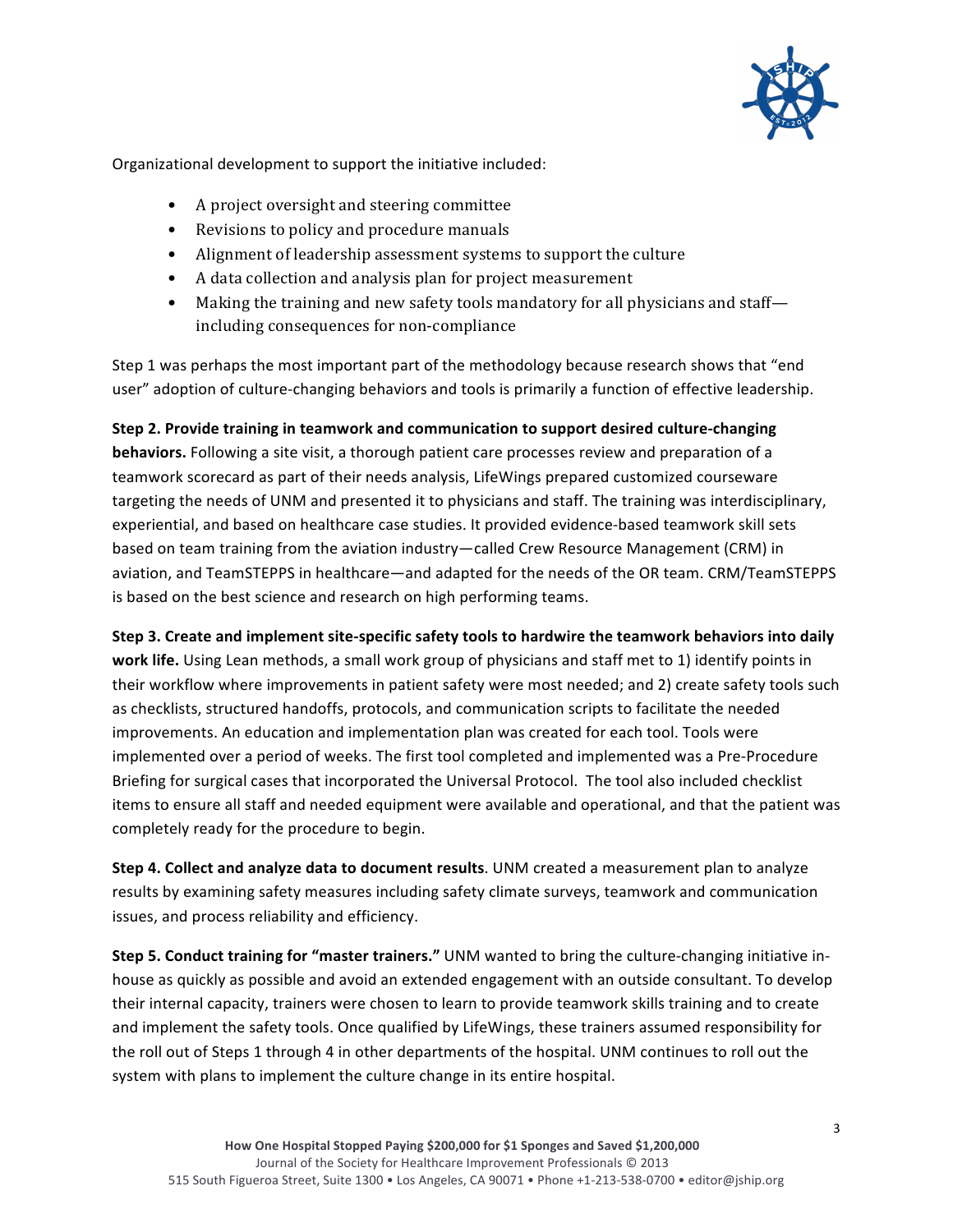

### **Results: Dramatic Results Have Other Departments "Clamoring" for Training**

Since the CRM program was implemented, hospital leadership can draw a direct line to significant improvements that have immediate and long-term effects on the hospital.

Before the implementation of CRM, the OR had an error rate of 1-2 RFOs per quarter. In addition to the harm to the patient and substantial malpractice cost associated with each case (typically \$200k each), staff time and energy spent on dealing with an RFO case was demoralizing and wasteful. Patients incur further risk such as infections or conditions that require additional procedures that put them at risk. The cumulative effect of multiple cases for many years exacted an incalculable toll on the OR department. Eliminating these errors was just one of the many objectives of the OR improvement plan at UNM—but it was one of significant priority.



The results of the hospital's focus on this issue are remarkable. Since the OR team has learned and implemented the communication, safety and debriefing tools taught in the LifeWings program and added the use of radiofrequency-based scanning devices to help track sponges (this does not help with instruments), the hospital has had zero cases of objects retained.

Dr. Pitcher acknowledged that the CRM had a "direct effect on the elimination of retained objects. There is no doubt in my mind that the communication techniques we learned from LifeWings were the catalyst." Based on the hospital's history, eliminating this type of error has resulted in a potential savings of \$1.2M per year—and that is just one of the benefits the hospital has noted.

Keeping in line with the original objective of the training, leadership leveraged the CRM skills to implement new "rules of the road" for the department. The results of these new policies are: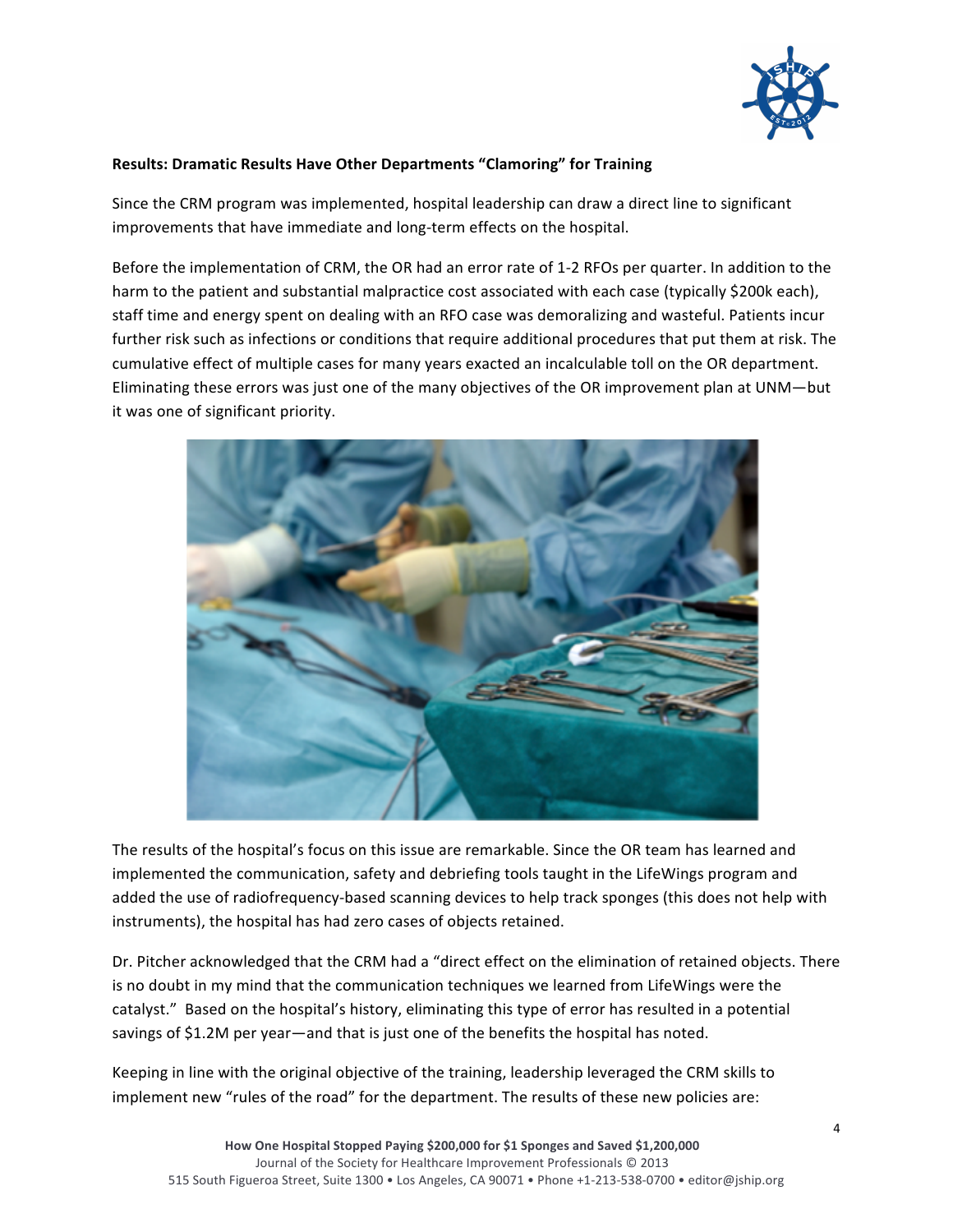

- Higher OR volumes without additional resources
- Reduced surgical infections
- Faster physician response times
- Operating rooms utilized far more efficiently with more surgeries done during the day instead of in the evenings

## **Benefits of CRM Have Greatly Enhanced Nurse Satisfaction**

A significant benefit of the CRM has been improvements in nurse staffing. Prior to the adoption of the CRM principles, the reputation and experiences in the OR made recruiting and retaining nurses difficult. The hospital had to supplement their staff with 30-60% travelling nurses. The additional expense and administrative demand of the staffing problems weighed on the department's performance, morale and budget. Since the adoption of CRM principles, the improved experience in the OR has garnered UNM the reputation of a desirable place to work. Dr. John Russell, Chairman of the Department of Surgery expressed his perspective that the most remarkable result of the LifeWings program was that when new staff and travellers are in the OR now, they "actively comment that the culture and communications are better than any other place they have ever worked." Further, Dr. Russell stated that he can "guarantee that was a result of the skills gleaned in the LifeWings program. They would not have said that prior to that implementation."

They are now able to recruit and retain more full-time nurses and only have to use travelers to supplement approximately 10% of their staffing needs. Even hospitals that implement CRM well can be challenged with suboptimal adoption rates. But, due to the overwhelming success of its program, Dr. Pitcher estimates that 95% of the UNM OR physicians champion the CRM tools.

Dr. Russell was also part of the group that evaluated and helped implement the CRM/improvement effort. He stated that the most important aspect of the program's success was without a doubt "having" physician champions. If people thought it was an effort directed just by administrators, people would not buy into it at all. Having physicians who are seen as influential with other staff is critical."

## **Moving!Forward**

Even though the overall improvement program has been consistently viewed as a success, hospital leaders acknowledge that continual improvement is a priority and the key to long-term ROI and patient safety improvement. Dr. Russell stated that implementing post-surgical debriefs with more regularity is an area that would help ensure progress.

UNM leaders selected LifeWings because of their program's pathways to sustained culture change; hospital leaders wanted to ensure that results would be maintained after the programs ended. The positive buzz of the initial implementation created demand from other departments eager to replicate the OR's results. Several CRM champions have completed the LifeWings Train-the-Trainer program and will start providing classes this year.